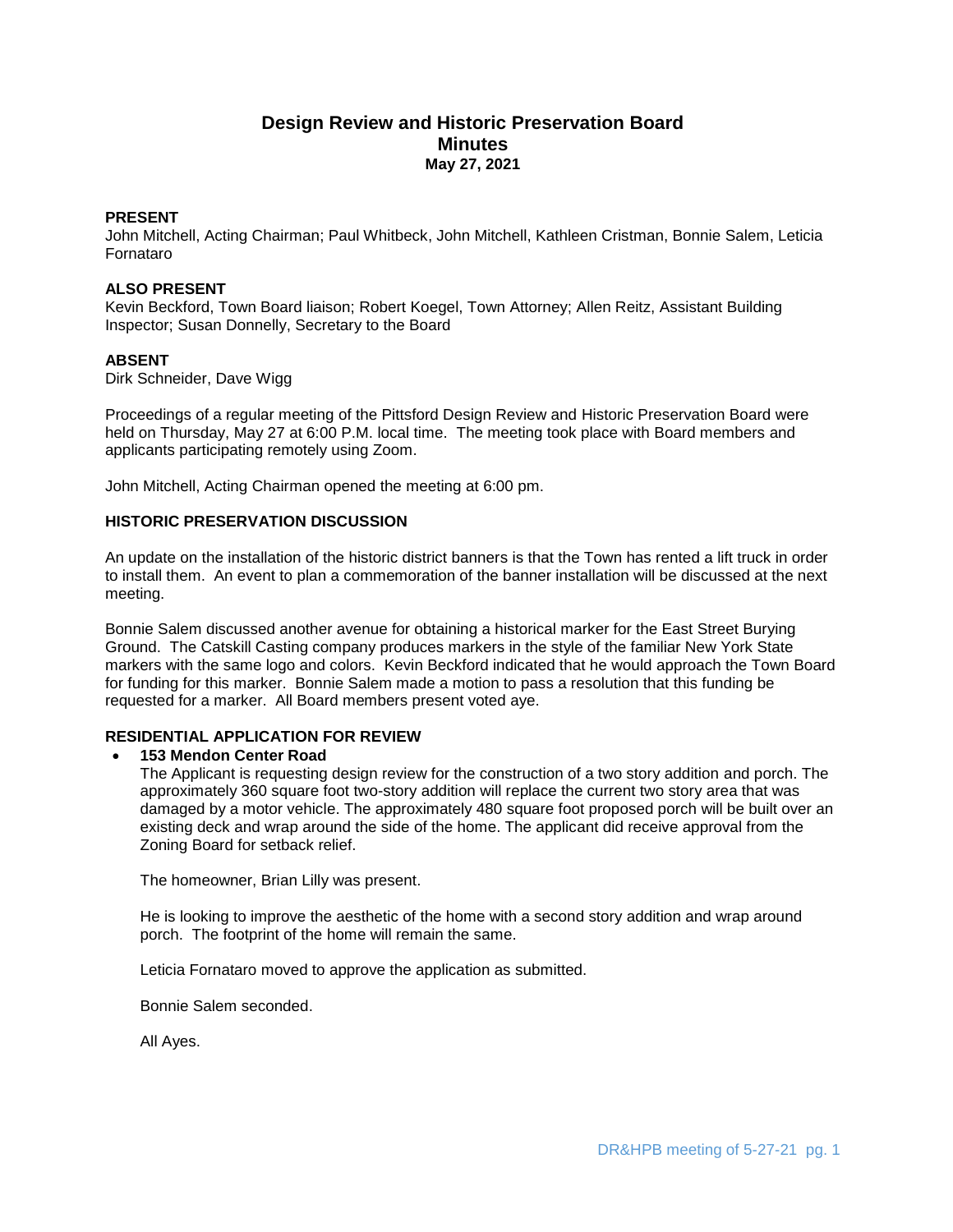### **3 Chattingham Court**

The Applicant is requesting design review for the addition of a dormer. The dormer will be located to the rear of the home and will allow for increased square footage in the bathroom and bedroom.

The homeowner, Brian Kwarta, was present.

The new roof will be a flatter style roof.

The Board cautioned that although this is not a design problem, this style of roof could present water damage issues.

Paul Whitbeck moved to approve the application as submitted.

Kathleen Cristman seconded.

All Ayes.

### **17 Callingham Road**

The Applicant is requesting design review for a proposed bedroom, bathroom and laundry addition. The addition will be approximately 340 square feet and will be located on the west side of the home.

The homeowner, Bobbi Pearson and designer, Bob Stenger were present.

The Board expressed concerns about the lack of fenestration on the side elevation. Small high transom windows were recommended to break up the expanse.

John Mitchell moved to accept the application as submitted with the condition of the addition of two small windows to develop interest on the west elevation.

Paul Whitbeck seconded.

All Ayes.

#### **4000 East Avenue**

The Applicant is requesting design review for the renovation and additions to an existing home. There will be an addition onto the living room and four new dormers. The exterior renovations include new windows, doors, roof and adding stone and timber to the exterior of the home.

Alex Wiedemer, the project manager for New Design Works was present.

Leticia Fornataro moved to approve the application as submitted.

John Mitchell seconded.

All Ayes.

#### **14 Laureldale Drive**

The Applicant is requesting design review for the addition of a porch. The porch will be approximately 232 square feet and will be located on the front of the home. The project will also include changing the garage doors to one door and the removal of decorative posts.

Brian and Marianne Hahn, the homeowners, were present.

The Board expressed concerns about this submission. Comments included that the arts and crafts styling of the porch and the bay window did not fit the colonial style of the home, the shutters are being removed and materials had not yet been decided.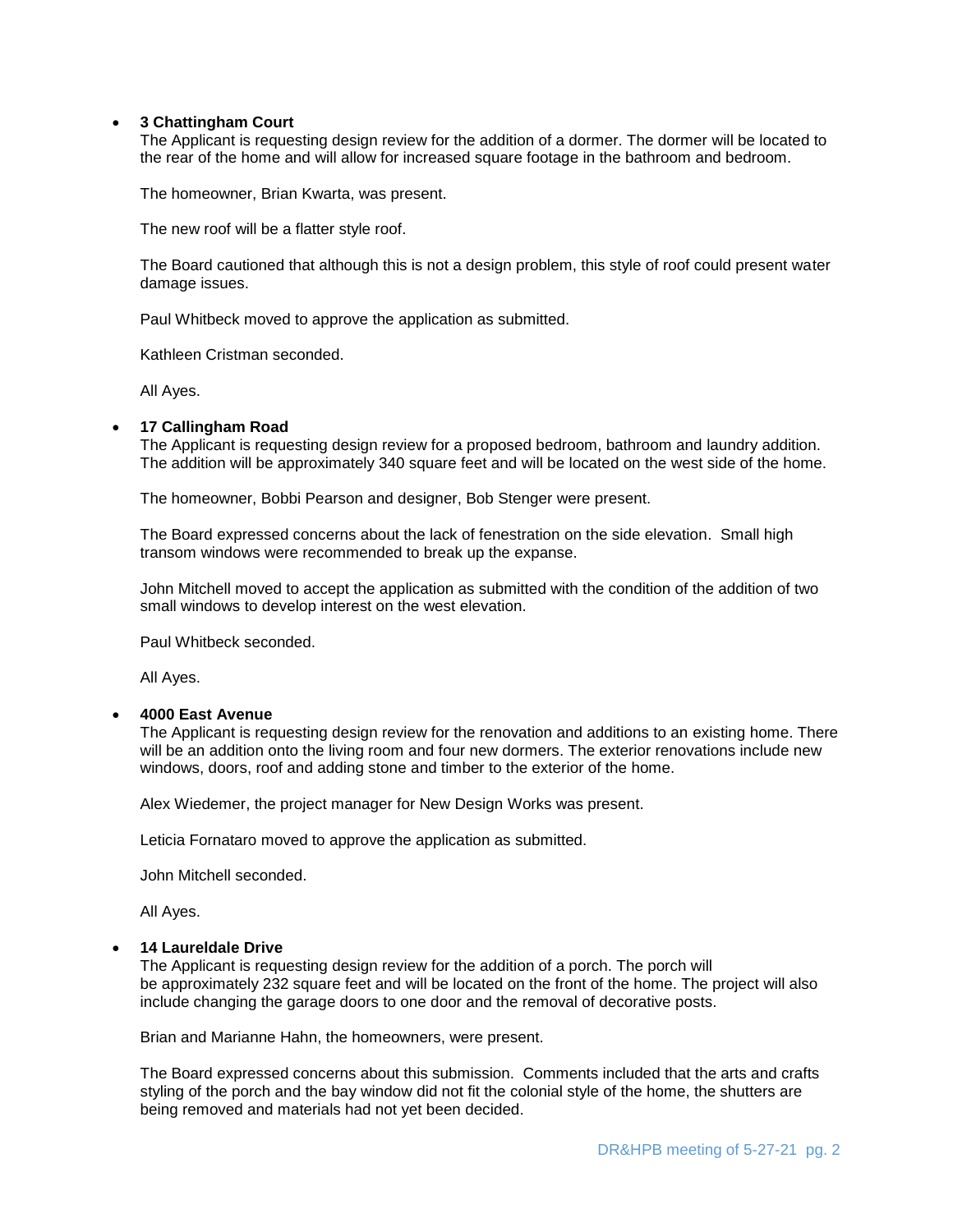This application was held open to allow the applicant to provide more detailing on materials and thought on the design.

#### **4 Baynard Court**

 The Applicant is requesting design review for the addition of a covered patio. The roof structure will be approximately 340 square feet and will be located to the rear of the home.

The agent for the homeowners, Mike Volpe was present.

 A deck will be removed and replaced with a covered patio area in the same footprint. The timbers will be stained or painted and the trim board will match the soffit of the existing home.

Bonnie Salem moved to accept the application as submitted.

Kathleen Cristman seconded.

All ayes.

# **COMMERCIAL APPLICATION FOR REVIEW**

#### **3400 Monroe Avenue**

The Applicant is requesting design review for the addition of a business identification sign. The sign will be approximately 43.75 square feet and will identify the "Elmwood Agency Corp." business. The sign will be 6" deep aluminum extrusion cabinet painted black and will be internally LED light.

Chuck Sciortino of Premium Mortgage Company was present.

The sign will be approximately 1 ft. larger than the current RMS sign but will meet Town Code. Letters are LED Vinyl graphic that will be lit internally. This sign is required by code to be on a timer.

Kathleen Cristman moved to accept the application as submitted.

Paul Whitbeck seconded.

All Ayes.

### **CERTIFICATE OF APPROPRIATENESS**

#### **117 East Street**

The Applicant is requesting a Certificate of Appropriateness, pursuant to Code Section 185-196, for a porch addition. This property is zoned (AG) Agricultural and is designated historic.

This public hearing remains open. The homeowner chose to withdraw from the meeting this evening.

### **OTHER – REVIEW OF 5/13/2021 MINUTES**

John Mitchell moved to accept the minutes of May 13, 2021 as written.

Bonnie Salem seconded.

All Ayes.

### **ADJOURNMENT**

John Mitchell moved to close the meeting at 8:00 pm.